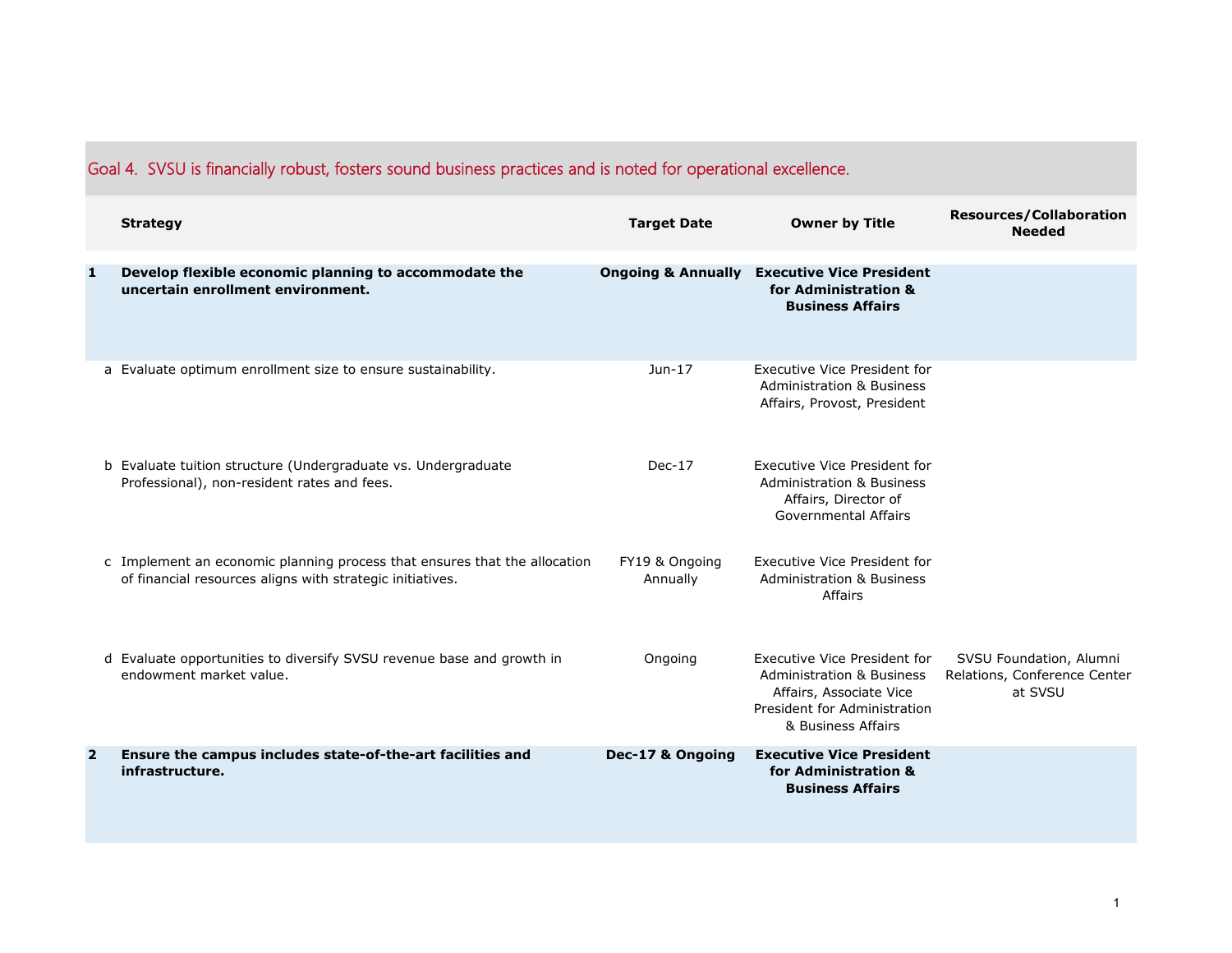|   | <b>Strategy</b>                                                                                                                                                                     | <b>Target Date</b>            | <b>Owner by Title</b>                                                                                                                                                                                                    | <b>Resources/Collaboration</b><br><b>Needed</b>             |
|---|-------------------------------------------------------------------------------------------------------------------------------------------------------------------------------------|-------------------------------|--------------------------------------------------------------------------------------------------------------------------------------------------------------------------------------------------------------------------|-------------------------------------------------------------|
|   | a Evaluate and improve processes that allow stakeholders to provide<br>feedback on facilities and infrastructure.                                                                   | $Dec-17$                      | Executive Vice President for<br><b>Administration &amp; Business</b><br>Affairs, Associate Vice<br>President for Administration<br>& Business Affairs, Assistant<br>Vice President Facilities<br>Planning & Construction |                                                             |
|   | b Review and evaluate facilities infrastructure and deferred maintenance<br>needs on a continuous basis.                                                                            | Ongoing                       | Executive Vice President for<br><b>Administration &amp; Business</b><br>Affairs, Associate Vice<br>President for Administration<br>& Business Affairs, Assistant<br>Vice President Facilities<br>Planning & Construction |                                                             |
|   | c Review and update the Information Technology Strategic Plan on a<br>continuous basis to ensure alignment with strategic initiatives.                                              | Oct-17, Ongoing &<br>Annually | Executive Director of<br><b>Information Technology</b>                                                                                                                                                                   | <b>Information Technology</b><br><b>Executive Committee</b> |
| 3 | Create a culture that embraces operational efficiency, best<br>practices and continuous quality improvement.                                                                        | <b>FY18 &amp; Ongoing</b>     | <b>Executive Vice President</b><br>for Administration &<br><b>Business Affairs, Provost,</b><br><b>President</b>                                                                                                         |                                                             |
|   | a Expand and re-define the role of the Business Process Improvement<br>Group to lead the University efforts in promotion of sound business<br>practices and operational excellence. | $May-17$                      | Executive Director of<br><b>Information Technology</b>                                                                                                                                                                   |                                                             |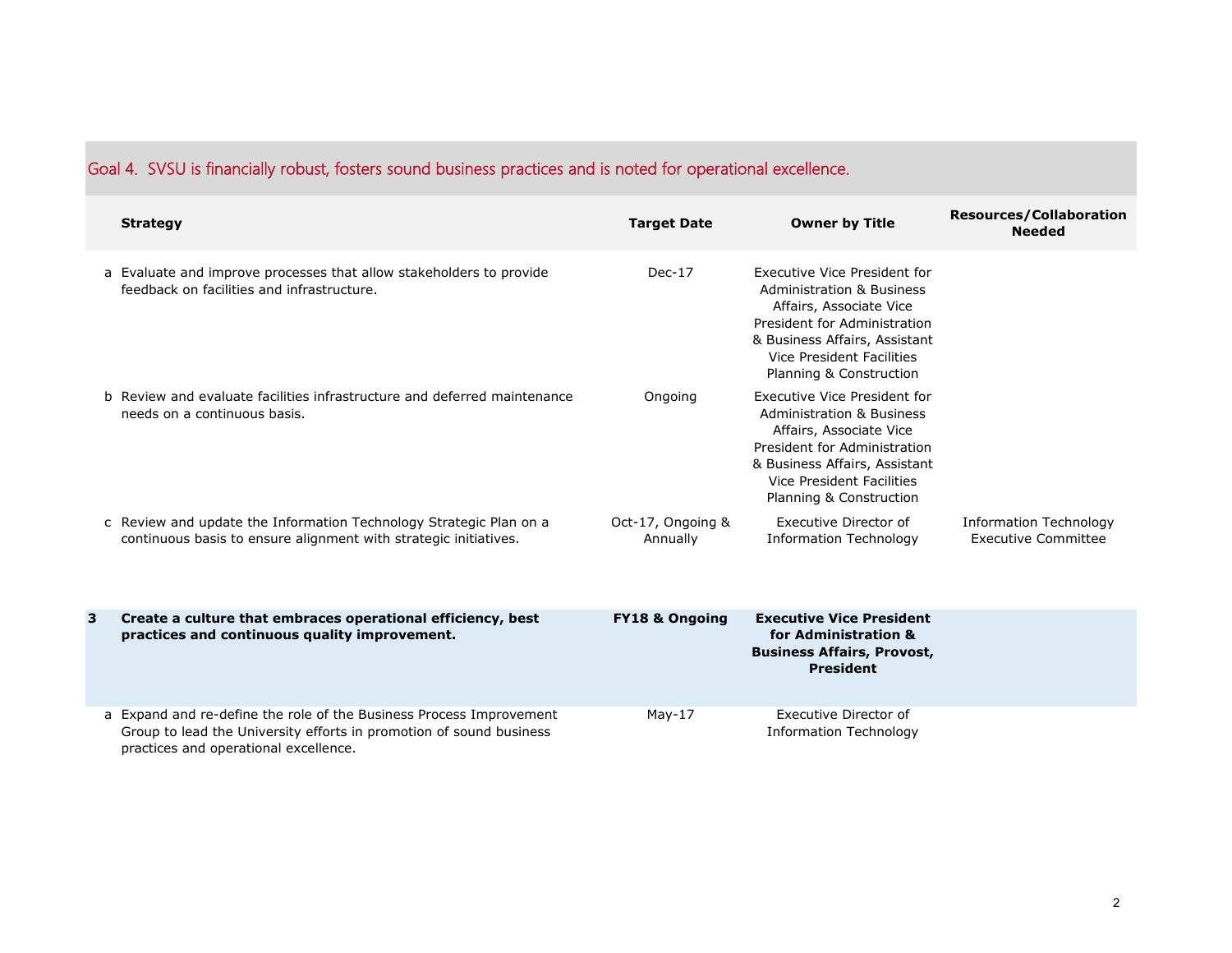|   | <b>Strategy</b>                                                                                                                                                                      | <b>Target Date</b> | <b>Owner by Title</b>                                                                                                                        | <b>Resources/Collaboration</b><br><b>Needed</b>                     |
|---|--------------------------------------------------------------------------------------------------------------------------------------------------------------------------------------|--------------------|----------------------------------------------------------------------------------------------------------------------------------------------|---------------------------------------------------------------------|
|   | b Establish University metrics to evaluate improved operational efficiency.                                                                                                          | May-17             | Executive Vice President for<br><b>Administration &amp; Business</b><br>Affairs, Executive Director of<br><b>Information Technology</b>      | <b>Business Process</b><br><b>Improvement Group</b>                 |
|   | c Create and implement an organizational development training plan<br>related to identifying and implementing operational efficiencies, best<br>practice and continuous improvement. | $Jun-17$           | Executive Director of<br>Information Technology,<br>Executive Vice President for<br><b>Administration &amp; Business</b><br>Affairs, Provost | Professional Development<br>Resources, Human Resources              |
|   | d Incorporate a cost/benefit analysis into the comprehensive review of all<br>University operations and programs.                                                                    | FY18 & Ongoing     | <b>Budget Director</b>                                                                                                                       | Office of Academic Affairs                                          |
| 4 | Establish institutional data governance policies and practices for<br>the University's enterprise information management that aligns<br>with University goals.                       | Mar-17 & Ongoing   | <b>Director of Institutional</b><br><b>Research</b>                                                                                          | <b>Information Technology</b><br><b>Services</b>                    |
|   | a Establish a Data Governance Council that will develop and monitor<br>policies, standards, definitions and strategies of data governance.                                           | Jan-17 & Ongoing   | Executive Vice President for<br><b>Administration &amp; Business</b><br>Affairs, Provost                                                     |                                                                     |
|   | b Identify and prioritize data governance needs as they pertain to mission<br>critical decision-making and reporting to key stakeholders.                                            | $Mar-17$           | Director of Institutional<br>Research                                                                                                        | <b>Information Technology</b><br>Services; University<br>Dashboards |